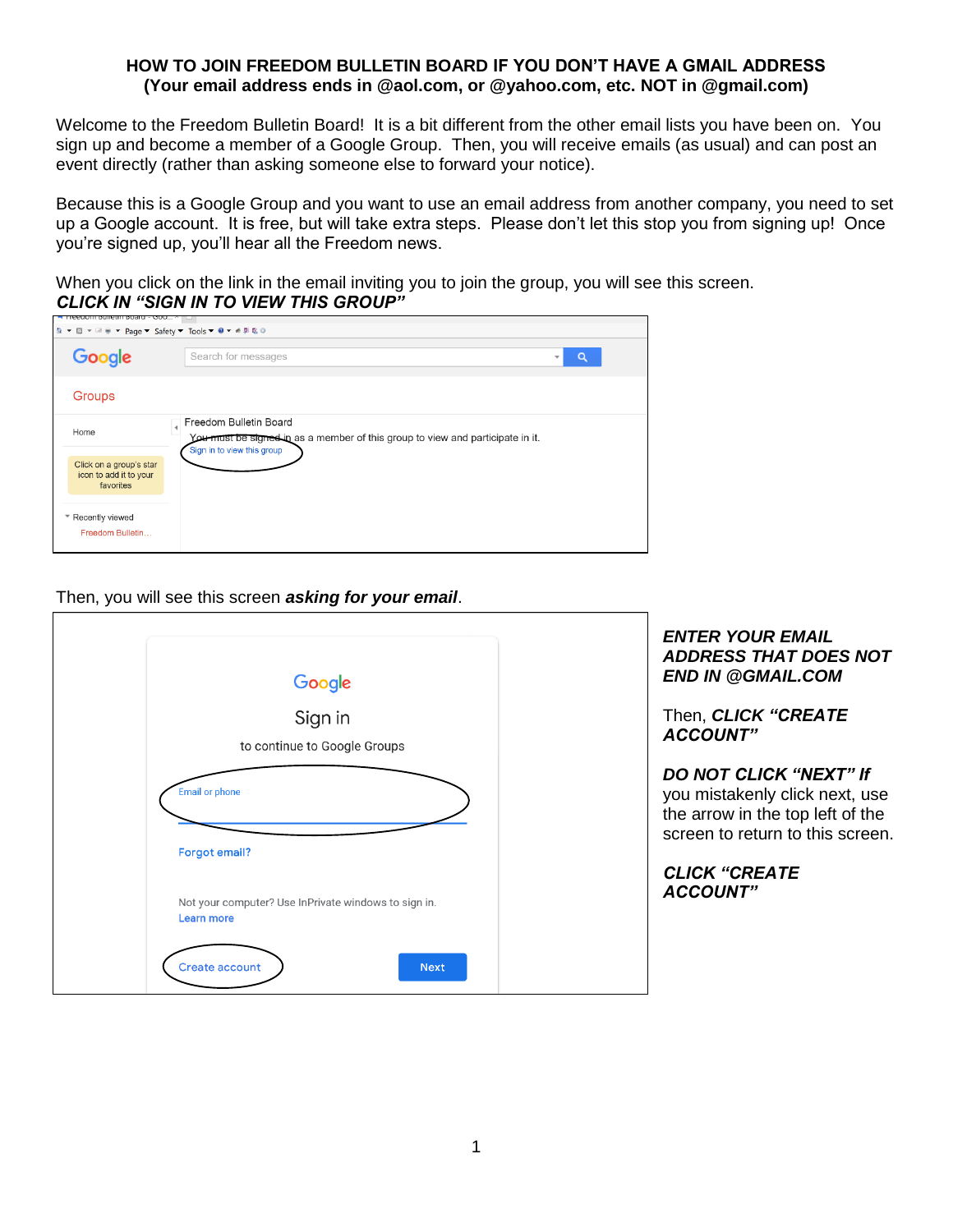

# *ENTER YOUR FIRST AND LAST NAME.*

Here you will have two choices. Google will offer to give you an email address. (They're a business that wants more customers, so don't blame them for asking…)

If you want to create a Gmail account, Google will suggest some email names. Choose one and select a password.

**If you want to use your existing email account, ignore the suggested passwords and** *CLICK ON "USE MY CURRENT EMAIL ADDRESS INSTEAD"*

Then the screen below will ask for your email address.

*ENTER THE EMAIL ADDRESS YOU WANT TO USE.*

*ENTER YOUR EMAIL AND YOUR PASSWORD.* 

*CONFIRM YOUR PASSWORD.*

# Almost there!



As this screen says, Google will send you a verification code at the email address you used to register. Check that email address for an email from Google.

*SCROLL DOWN THE EMAIL TO FIND A 6 DIGIT CODE.* 

*ENTER THE CODE WHERE IT SAYS, "ENTER CODE." CLICK VERIFY.*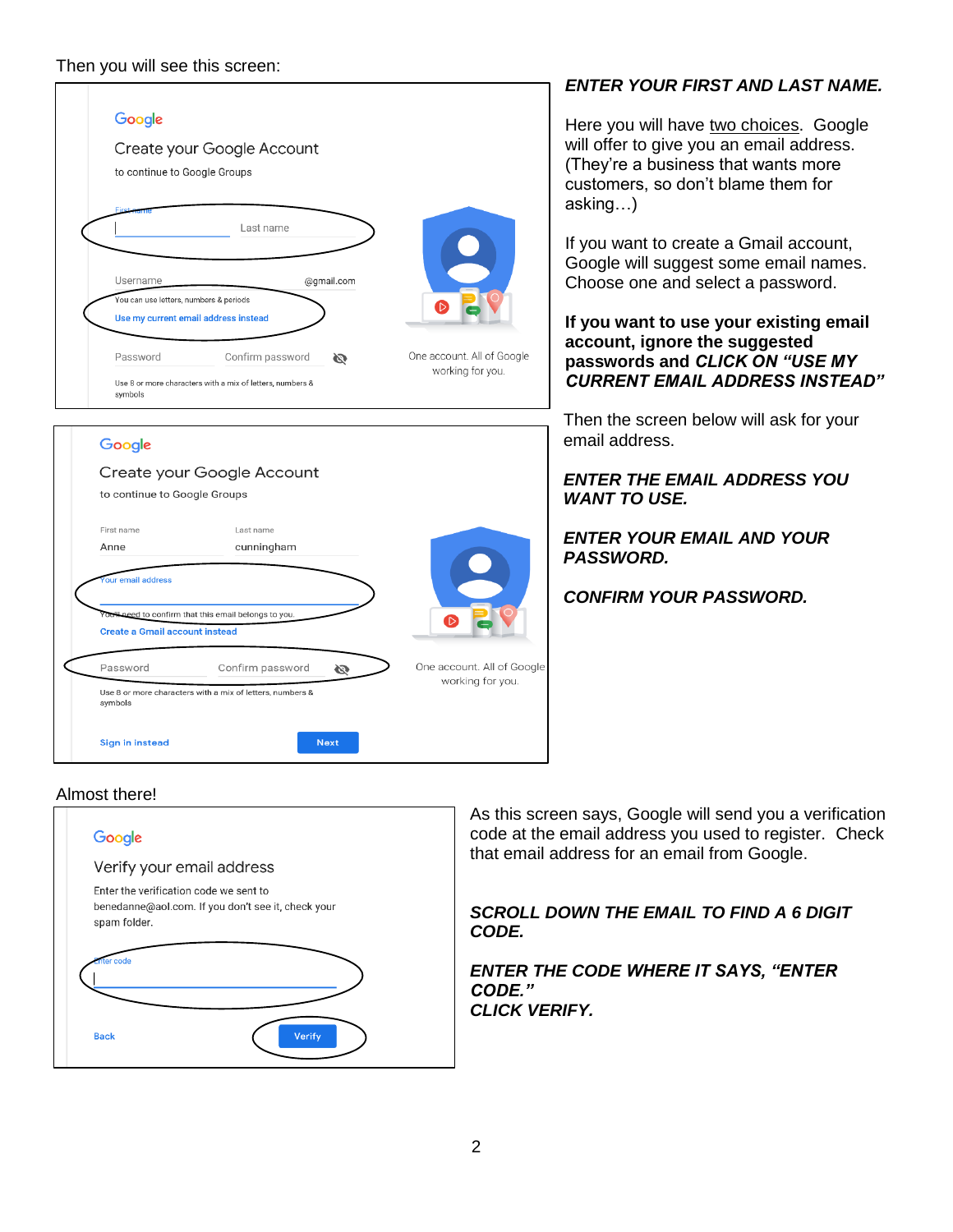### Then, you'll see this screen.

| Google                                                                                                |                                      |  |
|-------------------------------------------------------------------------------------------------------|--------------------------------------|--|
| Anne, welcome to Google                                                                               |                                      |  |
| θ                                                                                                     |                                      |  |
| benedanne@aol.com                                                                                     |                                      |  |
| Phone number (optional)<br>▝▀▏∀<br>We'll use your number for account security. It won't be visible to |                                      |  |
| others.                                                                                               | $\overline{\P}$                      |  |
| Month<br>Year<br>Day                                                                                  |                                      |  |
| Your birthday                                                                                         | ****                                 |  |
| Gender<br>$\checkmark$                                                                                | Your personal info is private & safe |  |
| Why we ask for this information                                                                       |                                      |  |
| <b>Next</b><br><b>Back</b>                                                                            |                                      |  |

### Then you will see this screen



*SCROLL DOWN TO THE END OF THE TERMS* **THEN CLICK ON "I AGREE"** to agree to the Privacy and Terms.

# Then you will see this screen: *CLICK ON "APPLY FOR MEMBERSHIP IN THIS GROUP*



It asks you for some information. This is part of setting up your Google account.

# *FILL IN YOUR BIRTHDAY AND GENDER.*

*CLICK NEXT*